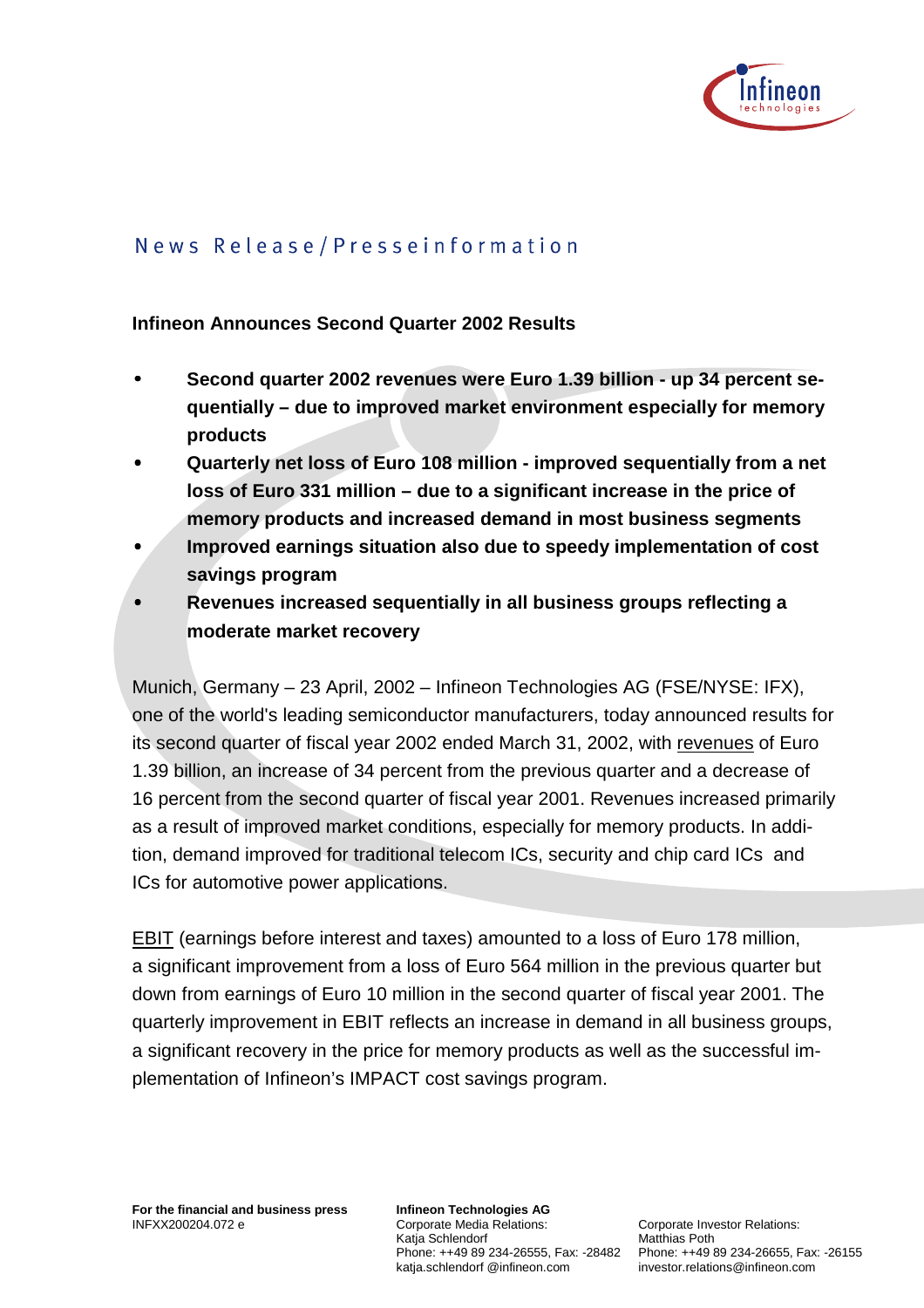Net loss amounted to Euro 108 million, a strong sequential improvement from a loss of Euro 331 million in the previous quarter but down from net income of Euro 23 million year-on-year. Net loss includes write downs of certain investments of Euro 12 million. Loss per share for the second quarter was Euro 0.16 compared with a loss per share of Euro 0.48 in the previous quarter and with earnings per share of Euro 0.04 in the second quarter of the last fiscal year.

"Infineon's revenue performance was driven by the overall improvement of demand in all business groups and a strong increase in prices for memory products. We were able to significantly reduce our net loss and further improve our cost position despite continued strong pricing pressure in automotive and communications," said Dr. Ulrich Schumacher, President and CEO of Infineon Technologies AG.

Infineon's gross margin improved to 21 percent, up from a negative gross margin of 9 percent in the previous quarter, but down from a positive gross margin of 28 percent year-on-year. Sequential gross margin improvement was mainly due to the recovery of prices for memory chips, increased revenues in all business groups, reduced idle capacity costs as well as the impact of Infineon's cost savings program.

R&D expenditures in the second quarter totaled Euro 264 million or 19 percent of total revenues, down from Euro 267 million or 26 percent of total revenues in the previous quarter and down from Euro 269 million year-on-year but up from 16 percent of total revenues year-on-year. In absolute terms, R&D expenditures remained almost at the level from the previous quarter of this year as well as year-on-year, reflecting continuous investment in next generation technology projects.

SG&A expenses in the second quarter totaled Euro 165 million or 12 percent of total revenues, compared to Euro 164 million or 16 percent of total revenues in the previous quarter and down from Euro 212 million (13 percent of total revenues) in the second quarter of last year. The sequential decrease of SG&A expenses in percentage of revenues by 4 percentage points primarily reflects the increase in total revenues.

Revenues outside Europe constituted 55 percent of total revenues, up from 49 percent in the previous quarter, primarily due to a stronger business development in Asia and the US. As of March 31, 2002, Infineon had approximately 29,900 employees worldwide, including approximately 5,100 engaged in research and development.

**For the financial and business press**  INFXX200204.072 e

**Infineon Technologies AG**  Corporate Media Relations: Katja Schlendorf katja.schlendorf @infineon.com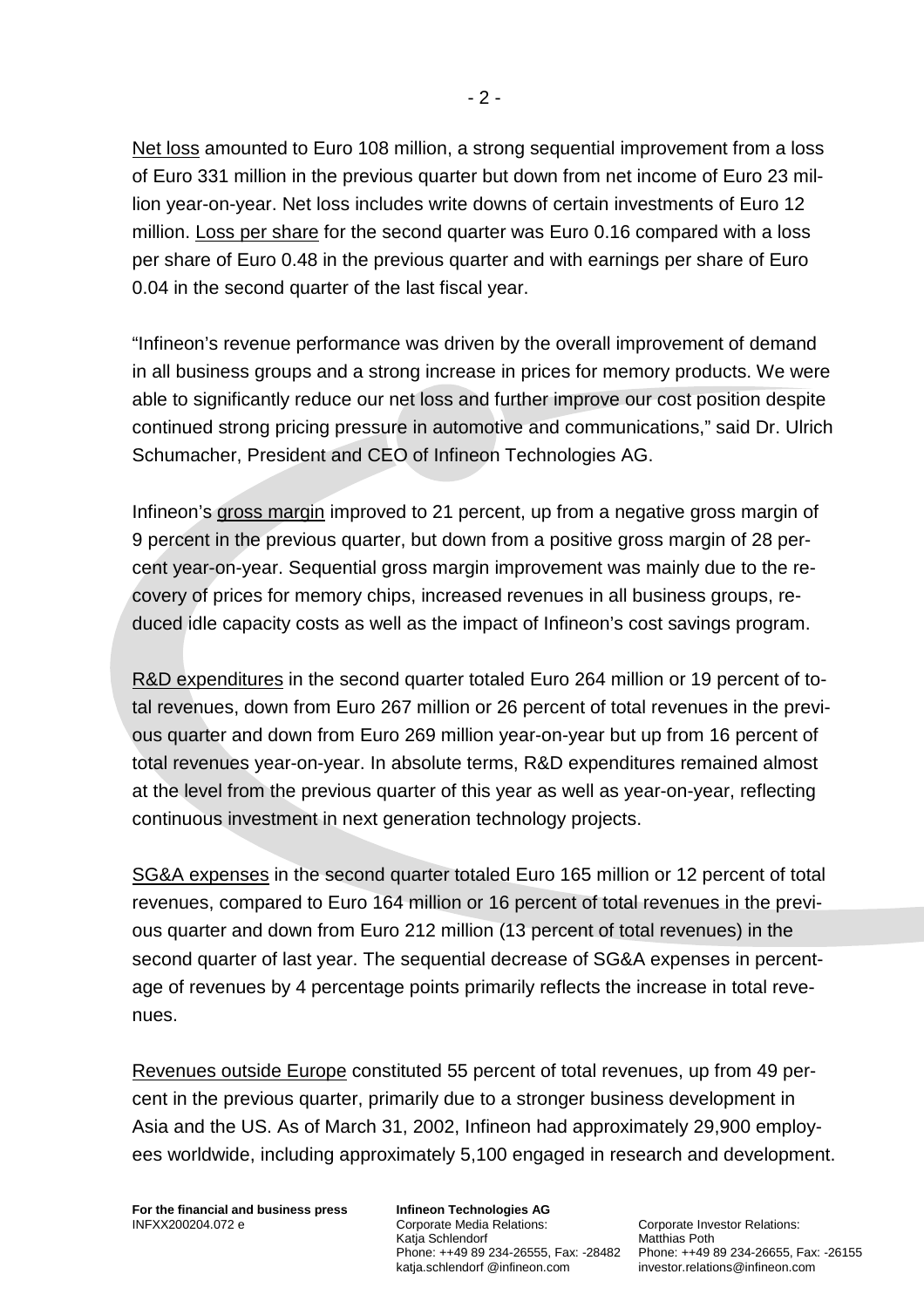### **Results for First Half of Fiscal Year**

Total revenues for the first half of fiscal year 2002 were Euro 2.42 billion, down 27 percent from Euro 3.31 billion in the same period last year. EBIT for the first half of this year was a loss of Euro 742 million, which included a one-time pre-tax gain of Euro 39 million from the sale of the infrared components business, down from positive EBIT of Euro 456 million in the first half of the last fiscal year, which included a one-time pre-tax gain of Euro 202 million from the sale of the Image and Video business. Net loss amounted to Euro 439 million, down from net income of Euro 303 million year-on-year.

## **Business Group Performance**

Wireline Communications revenues improved to Euro 96 million in the second quarter, up 16 percent from the previous quarter, but down 58 percent year-on-year. The sequential revenue increase was mainly driven by a slight recovery in demand in Asia for traditional access products and higher demand for ICs for fiber optics applications. EBIT improved to a loss of Euro 66 million from a loss of Euro 85 million in the previous quarter but down from positive EBIT of Euro 37 million year-on-year.

Major developments in the second quarter include:

- strategic design-win in the US for advanced 64-channel DSLAM (ADSL linecard) at a major telecom OEM
- increasing demand for traditional telecom infrastructure business (ISDN, E1/T1, and SLIC) and fiber optics commodities
- further penetration of broadband access communications market in Asia, particularly China and Taiwan, with Infineon's VDSL/10BaseS Ethernet-to-thehome-solution
- strengthened 40G leadership in optical networking market with further design wins at major customers

Wireless Solutions second quarter revenues were Euro 208 million, up 1 percent from the seasonally strong previous quarter reflecting stable demand for mobile handsets, but down 21 percent compared with the second quarter of last year. EBIT amounted to a loss of Euro 20 million, improving from a loss of Euro 35 million in the previous quarter but down from positive EBIT of Euro 4 million year-on-year. The quarter-on-quarter improvement in EBIT includes the impact of cost reductions in this segment.

**Infineon Technologies AG**  Corporate Media Relations: Katja Schlendorf katja.schlendorf @infineon.com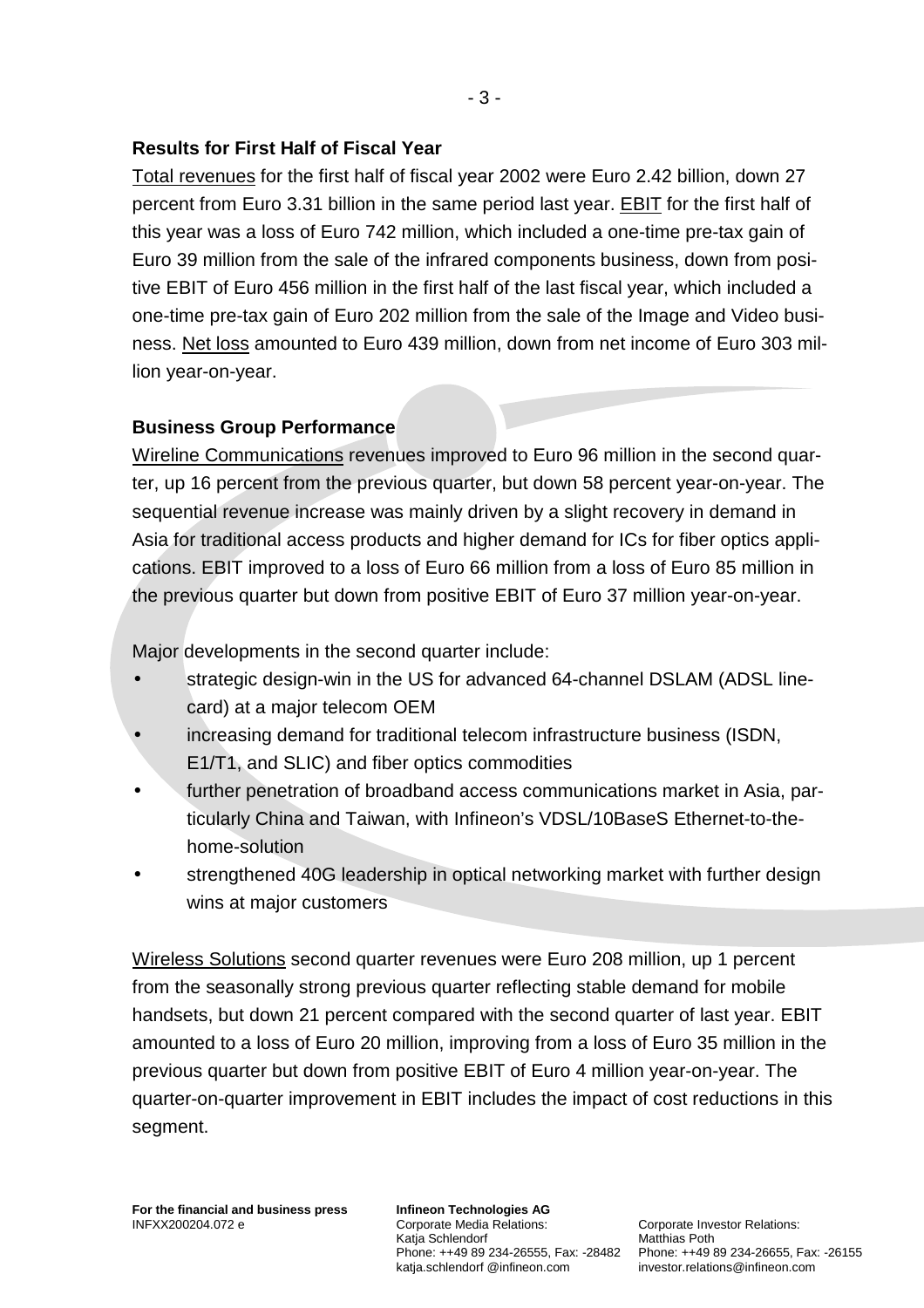Major developments in the second quarter include:

- strengthened system solution business with major design wins based on Infineon's complete GSM/GPRS system solution for mobile phones
- improved Wireless LAN expertise through comprehensive cross-licensing agreement with NewLogic Technologies
- introduction of GSM/GPRS system-solution including CompactFlash-Type-II format allowing further integration of functionality on GSM/GPRS modules
- introduction of the new APOXI (Application Programming Object-oriented eXtendable Interface) application framework for fast development of advanced mobile phone applications

Second quarter revenues of the Security & Chip Card ICs group were Euro 90 million, an increase of 10 percent from the previous quarter and a decrease of 53 percent year-on-year. The revenue increase was mainly driven by improved demand for security controllers. EBIT amounted to a loss of Euro 21 million, improving from a loss of Euro 30 million in the previous quarter and down from positive EBIT of Euro 36 million in the second quarter of fiscal year 2001. The quarter-on-quarter EBIT improvement reflects principally increased sales volumes for security controllers and the effects of Infineon's ongoing cost savings program.

Major developments in the second quarter include:

- further penetration of Asian markets, with significant new contracts in Taiwan (major national health care project) and China (secure ID projects)
- Java Card with an Infineon 64K security controller achieving highest level of security in the market (Common Criteria EAL 5+) exceeding current legal requirements for digital ID
- strengthened market position for MultiMediaCard™ (MMC) through strategic partnership with Memorex, the largest US retailer for MMCs

The Automotive & Industrial group's second quarter revenues totaled Euro 299 million, up sequentially by 9 percent but down 3 percent from the second quarter of last year. The sequential revenue increase was mainly driven by continued strong demand for automotive power solutions and increased motherboard business. EBIT improved to Euro 23 million compared to Euro 20 million in the previous quarter but decreased from Euro 49 million in the second quarter of last year. The quarter-onquarter EBIT increase was mainly due to increased sales volumes of smart power switches for body and convenience applications.

**Infineon Technologies AG**  Corporate Media Relations: Katja Schlendorf katja.schlendorf @infineon.com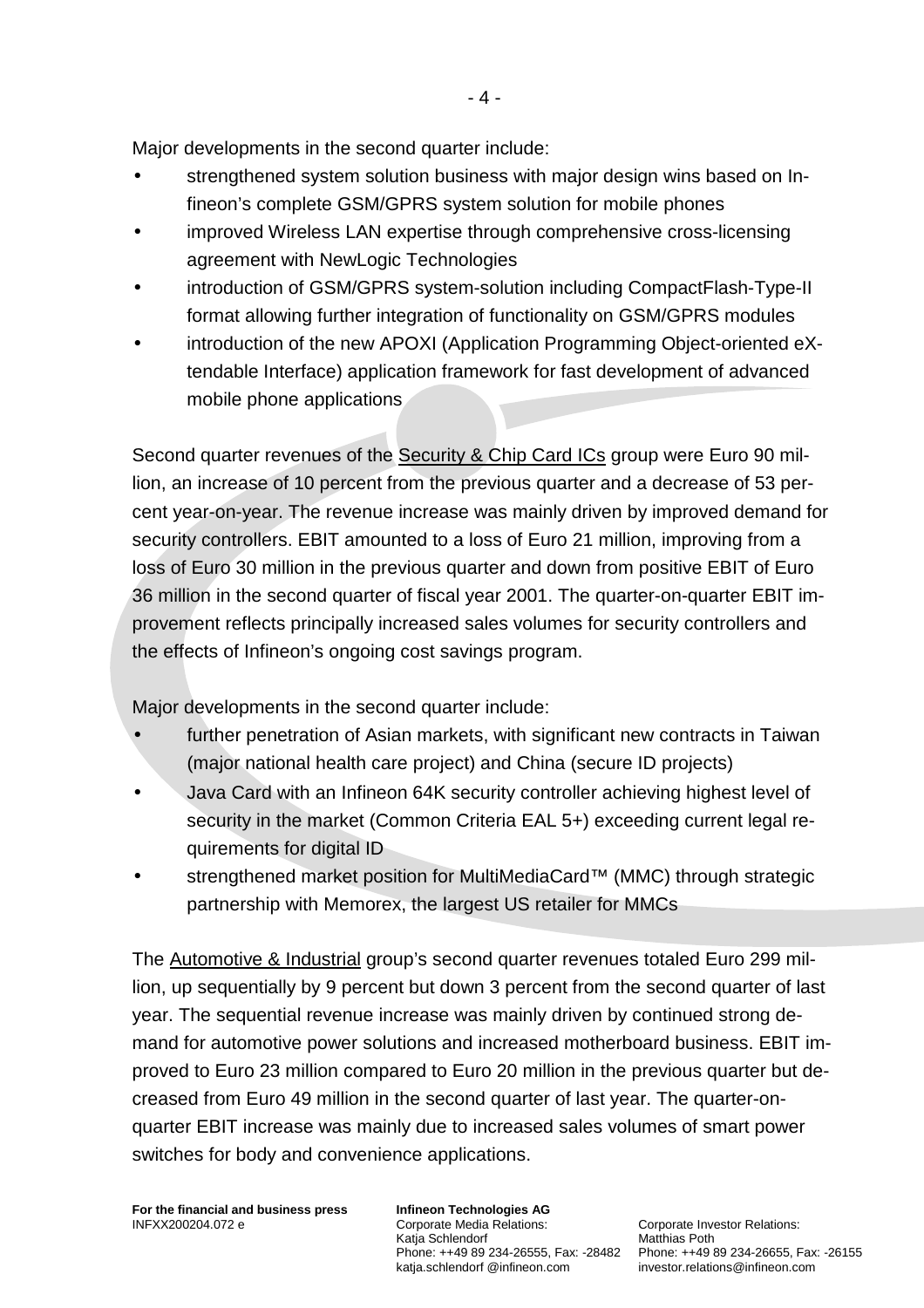Major developments in the second quarter include:

- German economic innovation award "Innovationspreis der Deutschen Wirtschaft 2001" for CoolMOS and IGBT smart power ICs, reducing power consumption by up to 30 percent
- strong interest by a leading German car manufacturer in Infineon's "Telematics Communication Gateway" solution integrating GSM, GPS, Bluetooth and power management functionality in one platform
- strategic design-win at a leading US automotive supplier for airbag supply power ICs

The Memory Products group's second quarter revenues reached Euro 585 million, an increase of 105 percent sequentially and an increase of 13 percent from the second quarter of last year. The increases reflected significantly improved prices compared to the low levels in the last quarters and continued strong demand for memory products. EBIT amounted to a loss of Euro 28 million, improving from a loss of Euro 371 million in the previous quarter and from a loss of Euro 134 million in the second quarter of fiscal year 2001. The significant reduction in losses reflects primarily the recovery of DRAM prices for memory products as well as the corresponding partial inventory valuation adjustments.

Major developments in the second quarter include:

- successful qualification of 0.14 micron technology for mainstream products (256Mbit SDRAM) in all 200mm and 300mm fabs
- Shipment to customers of samples of 256M Reduced Latency DRAM (RLDARM)
- ! presentation of first functional samples of 2-Gigabyte modules based on 512M Double Data Rate SDRAM components
- Infineon's mainstream DRAM products validated on all major Intel platforms

In the Other Operating Segments, second quarter revenues were Euro 96 million, up 2 percent sequentially but down 33 percent year-on-year. EBIT was a loss of Euro 9 million, compared to earnings of Euro 16 million in the previous quarter and earnings of Euro 1 million year-on-year. EBIT in the previous quarter included a gain of Euro 32 million on the sale of the infrared components business.

Corporate & Reconciliation had an EBIT loss of Euro 57 million which includes costs of underutilized facilities not allocable to operating segments.

**For the financial and business press**  INFXX200204.072 e

**Infineon Technologies AG**  Corporate Media Relations: Katja Schlendorf katja.schlendorf @infineon.com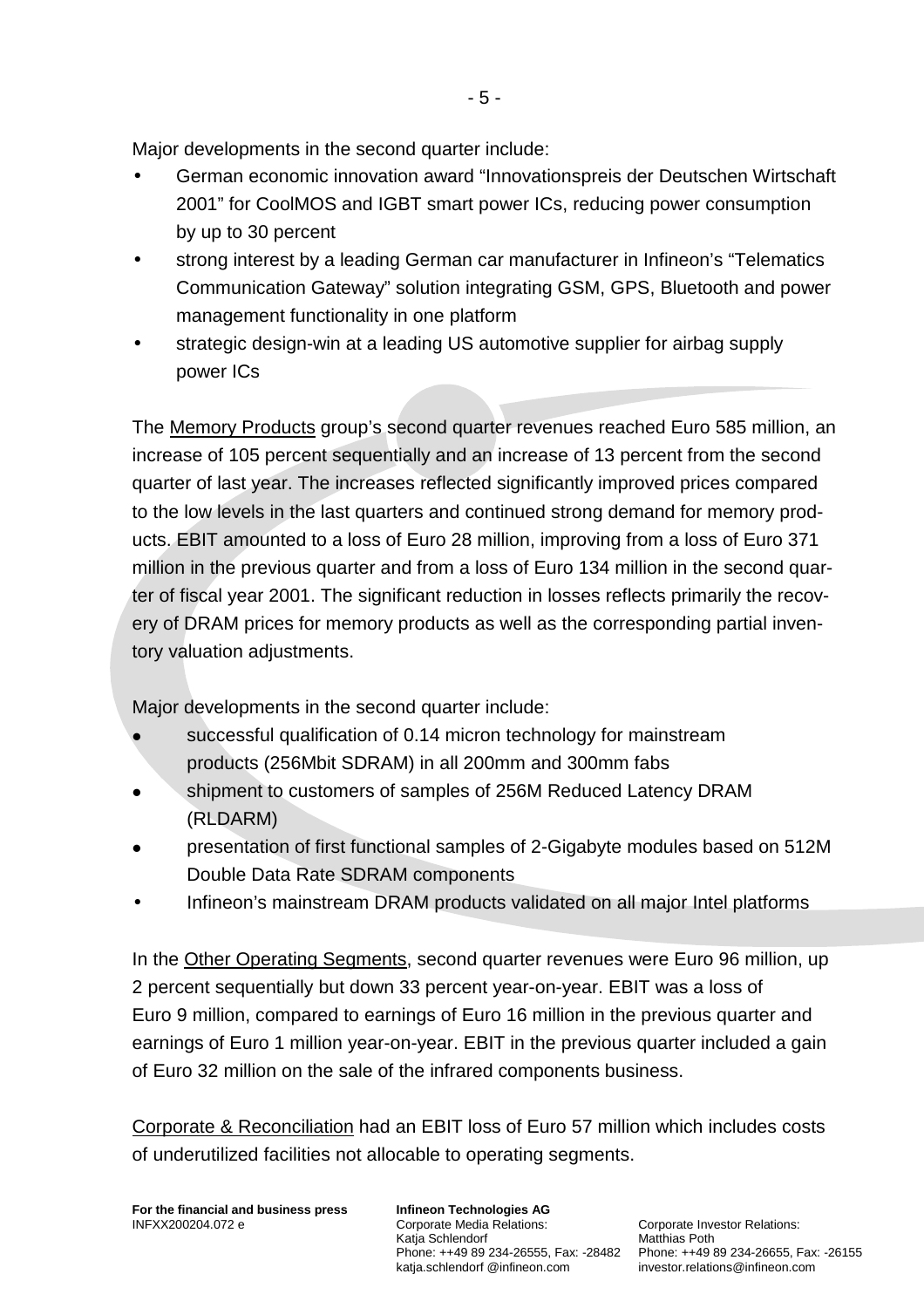### **Strategic Highlights**

Infineon has signed a Memorandum of Understanding with Winbond and agreements with Mosel Vitelic that will increase its total production capacity for DRAM chips by more than 20,000 wafer starts per month. Infineon will license its advanced DRAM trench technology to Winbond beginning in 2003. Infineon increased the share of output of its joint venture ProMOS Technologies Inc. from 38 to 48 percent, effective March 2002. Infineon expects that these strategic initiatives will help it to maintain its leading technology and cost position and strengthen its market position in the consolidating DRAM industry.

## **Outlook for 2002**

The market outlook for the next six months still remains somewhat uncertain and will depend on the extent and sustainability of the recovery of the world economy, particularly in Europe and the United States. There are increasing signals for an overall positive development of demand. However, Infineon expects the continuation of a tough competitive market environment and ongoing pricing pressure in most of the company's business groups in the months ahead.

The consolidation process in the memory market combined with continued strong demand and a normalization of inventory levels has led to a significant increase in DRAM prices. However, further continuation of strong demand, in particular with regard to the corporate upgrade cycle in PC and infrastructure investments as well as further increase in megabit per box demand, are prerequisites for a sustained improvement of DRAM price levels. Infineon expects the consolidation process among DRAM manufacturers to continue.

Infineon anticipates that the recent moderate recovery of the market for mobile phones will continue and expects that the worldwide market for mobile handsets will grow moderately for calendar year 2002, driven primarily by the current introduction of the next GSM/GPRS generation.

Infineon expects an increase in demand for security and chip card ICs due to a normalization of inventory levels. In the longer perspective further increase of demand is expected to be driven by the introduction of advanced security solutions in such areas as access control, banking, credit services, health care and public transport. However, Infineon expects that an increasingly competitive market will result in continued strong pricing pressure for smart card ICs.

**For the financial and business press**  INFXX200204.072 e

**Infineon Technologies AG**  Corporate Media Relations: Katja Schlendorf katja.schlendorf @infineon.com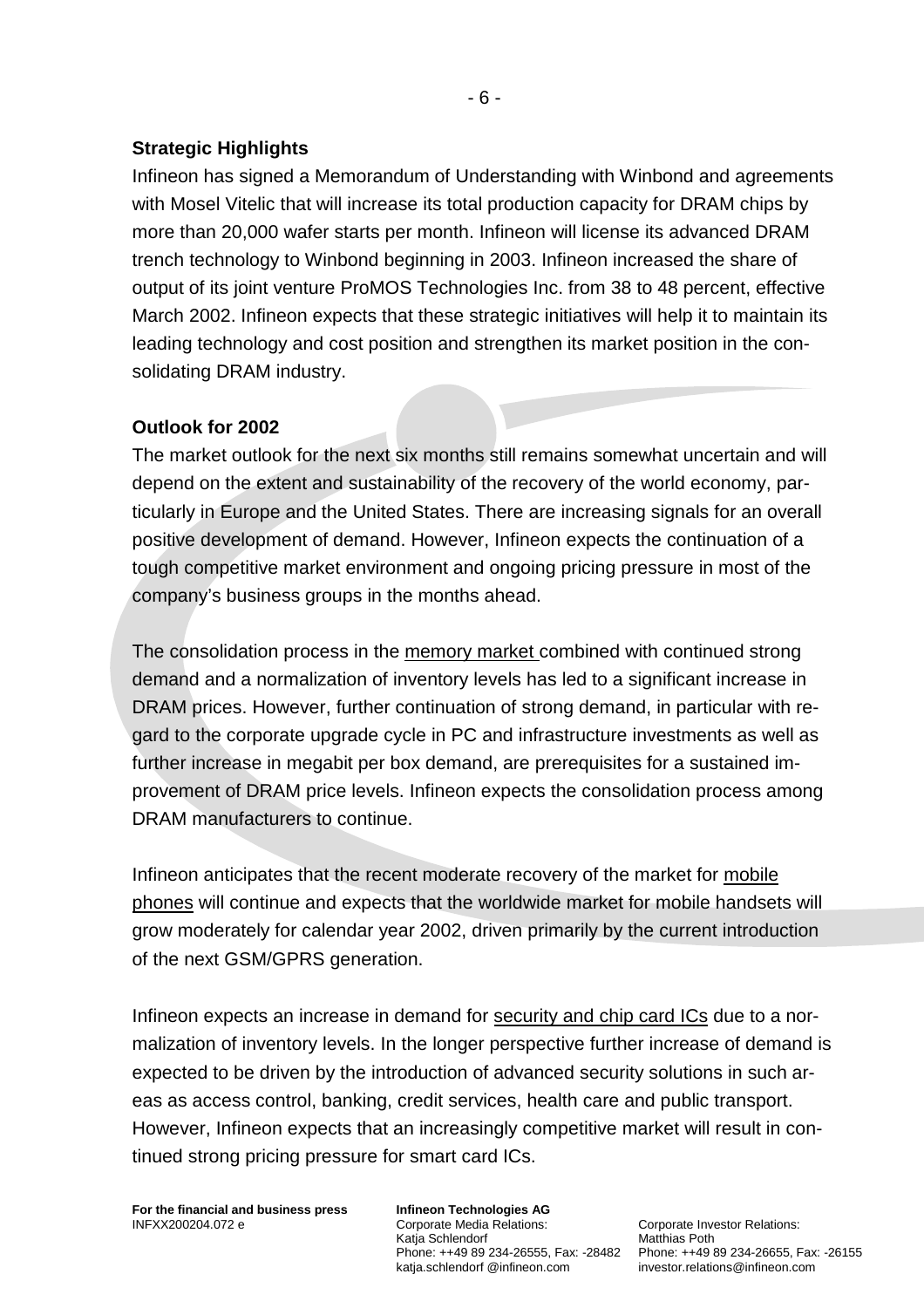Infineon expects the market for telecom infrastructure to remain difficult. However, the company believes that the broadband access market will grow modestly in 2002 due to further deregulation and continued roll-out of the DSL market, especially in Europe and Asia. Although visibility remains low Infineon expects the weakness in its wireline communication business to have bottomed out.

Infineon expects a moderate decline in worldwide car production in 2002, particular in Europe. Although the electronic content will further increase in all automotive applications this decline may also lead to reduced growth expectations as well as increased pricing pressure for the automotive electronics market. Infineon expects to further benefit from stronger demand for new applications such as telematics and infotainment as well as higher standards for body convenience and safety.

"In the last quarter we have seen growing demand in all of our business segments, especially for memory products. We have significantly improved our earnings position and at the same time strengthened our competitiveness by strengthening our technology and cost leadership position. Thus we are well prepared to further benefit from any sustained market recovery," concluded Dr. Schumacher.

**Infineon Technologies AG**  Corporate Media Relations: Katja Schlendorf katja.schlendorf @infineon.com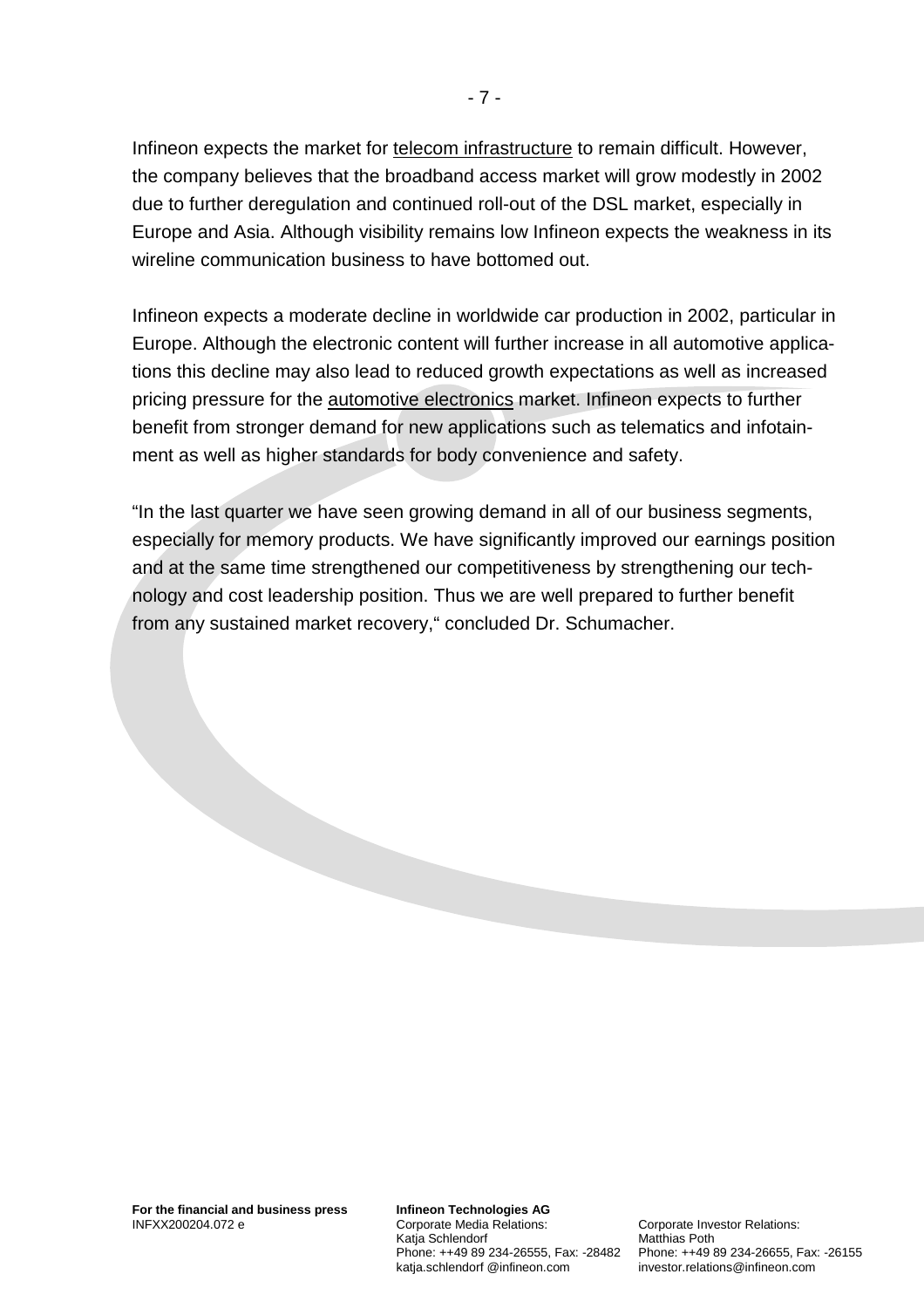#### **FINANCIAL INFORMATION According to US GAAP – Unaudited Consolidated statements of operations**

|                                                            | 3 months ended |            |            | 6 months ended |            |
|------------------------------------------------------------|----------------|------------|------------|----------------|------------|
| in Euro million                                            | 03/31/2001     | 12/31/2001 | 03/31/2002 | 03/31/2001     | 03/31/2002 |
| Net sales                                                  | 1.650          | 1,034      | 1,385      | 3,309          | 2,419      |
| Cost of goods sold                                         | (1, 189)       | (1, 132)   | (1,088)    | (2, 192)       | (2, 220)   |
| Gross profit (loss)                                        | 461            | (98)       | 297        | 1,117          | 199        |
| Research and development expenses                          | (269)          | (267)      | (264)      | (527)          | (531)      |
| Selling, general and administrative expenses               | (212)          | (164)      | (165)      | (399)          | (329)      |
| Restructuring charge                                       |                | (13)       |            |                | (8)        |
| Other operating income, net                                | 3              | 33         | 8          | 202            | 41         |
| Operating income (loss)                                    | (17)           | (509)      | (119)      | 393            | (628)      |
| Interest income (expense), net                             | 6              | (2)        | (6)        | 15             | (8)        |
| Equity in earnings (losses) of associated companies        | 28             | (32)       | (13)       | 58             | (45)       |
| Other income (expense)                                     | (1)            | (23)       | (46)       | 5              | (69)       |
| Minority interests                                         |                |            |            |                |            |
| Income (loss) before income taxes                          | 16             | (565)      | (181)      | 471            | (746)      |
| Income tax (expense) benefit                               | 7              | 234        | 73         | (168)          | 307        |
| Net income (loss)                                          | 23             | (331)      | (108)      | 303            | (439)      |
|                                                            |                |            |            |                |            |
| Weighted average of outstanding shares - basic and diluted | 626            | 692        | 692        | 626            | 692        |
| Earnings (loss) per share - basic and diluted              | 0.04           | (0.48)     | (0.16)     | 0.48           | (0.63)     |

## **Regional Sales Development**

|                     | 3 months ended |            |            |  |  |
|---------------------|----------------|------------|------------|--|--|
| Regional sales in % | 03/31/2001     | 12/31/2001 | 03/31/2002 |  |  |
| Germany             | 29%            | 30%        | 25%        |  |  |
| Other Europe        | 23%            | 21%        | 20%        |  |  |
| America (NAFTA)     | 25%            | 20%        | 26%        |  |  |
| Asia / Pacific      | 22%            | 27%        | 28%        |  |  |
| Other               | 1%             | 2%         | 1%         |  |  |
| <b>Total</b>        | 100%           | 100%       | 100%       |  |  |
|                     |                |            |            |  |  |
| <b>Europe</b>       | 52%            | 51%        | 45%        |  |  |
| Non-Europe          | 48%            | 49%        | 55%        |  |  |

**Infineon Technologies AG**  Corporate Media Relations: Katja Schlendorf Phone: ++49 89 234-26555, Fax: -28482 katja.schlendorf @infineon.com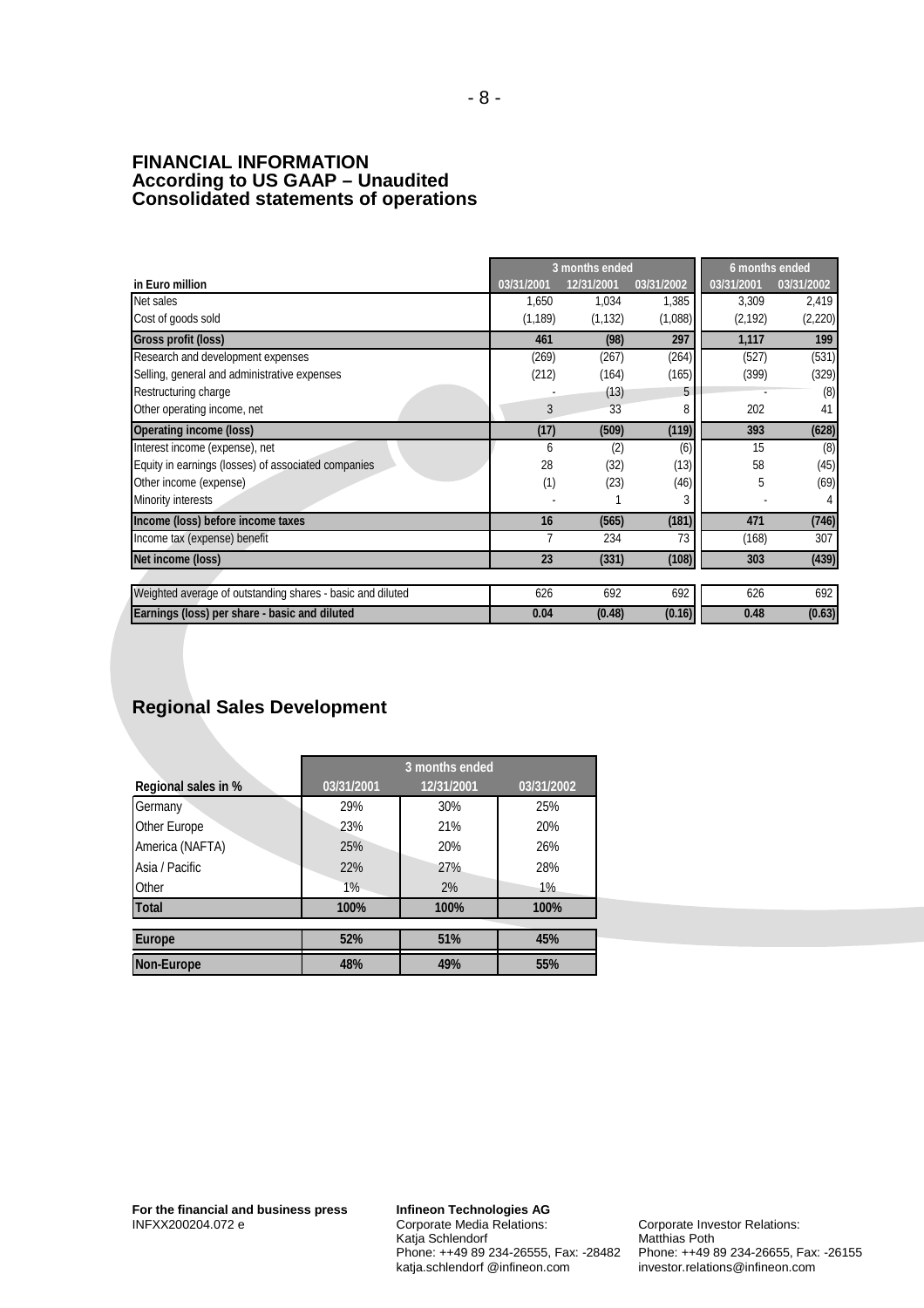#### **Segment results**

|                                | 3 months ended |            |                      |              | 6 months ended |            |
|--------------------------------|----------------|------------|----------------------|--------------|----------------|------------|
| Net sales in Euro million      | 03/31/2001 *   | 03/31/2002 | $+/-$ in %           | 03/31/2001 * | 03/31/2002     | $+/-$ in % |
| <b>Wireline Communications</b> | 227            | 96         | (58)                 | 437          | 179            | (59)       |
| <b>Wireless Solutions</b>      | 264            | 208        | (21)                 | 615          | 414            | (33)       |
| Automotive and Industrial      | 309            | 299        | (3)                  | 573          | 573            |            |
| <b>Memory Products</b>         | 516            | 585        | 13                   | 1,013        | 870            | (14)       |
| Security and Chip Card ICs     | 191            | 90         | (53)                 | 345          | 172            | (50)       |
| Other                          | 143            | 96         | (33)                 | 298          | 190            | (36)       |
| Corporate and reconciliation   |                | 11         | $+++$                | 28           | 21             | (25)       |
| Infineon consolidated          | 1,650          | 1,385      | (16)                 | 3,309        | 2,419          | (27)       |
|                                | 3 months ended |            |                      |              |                |            |
|                                |                |            |                      |              | 6 months ended |            |
| <b>EBIT in Euro million</b>    | 03/31/2001 *   | 03/31/2002 | $+/-$ in %           | 03/31/2001 * | 03/31/2002     | $+/-$ in % |
| Wireline Communications **     | 37             | (66)       | - - -                | 70           | (151)          | .          |
| <b>Wireless Solutions</b>      | 4              | (20)       | .                    | 75           | (55)           | .          |
| Automotive and Industrial      | 49             | 23         | (53)                 | 80           | 43             | (46)       |
| <b>Memory Products</b>         | (134)          | (28)       | 79                   | (69)         | (399)          | .          |
| Security and Chip Card ICs     | 36             | (21)       | $\sim$ $\sim$ $\sim$ | 64           | (51)           | .          |
| Other                          |                | (9)        | .                    | 213          |                | (97)       |
| Corporate and reconciliation   | 17             | (57)       | .                    | 23           | (136)          | .          |

\* Prior period segment results have been reclassified to be consistent with the current period presentation and organizational structure.<br>\*\* Includes acquisition related exponses (amortization of acquired intangible assets

Includes acquisition related expenses (amortization of acquired intangible assets, goodwill, deferred compensation and in-process R&D) of Euro 10 million and Euro 11 million for the three months ended 03/31/2001 and 03/31/2002, respectively as well as Euro 20 million for the six months ended 03/31/2001 and Euro 25 million for the six months ended 03/31/2002.

|                                | 3 months ended |            |                |  |  |
|--------------------------------|----------------|------------|----------------|--|--|
| Net sales in Euro million      | 12/31/2001     | 03/31/2002 | $+/-$ in $%$   |  |  |
| <b>Wireline Communications</b> | 83             | 96         | 16             |  |  |
| <b>Wireless Solutions</b>      | 206            | 208        |                |  |  |
| Automotive and Industrial      | 274            | 299        | 9              |  |  |
| <b>Memory Products</b>         | 285            | 585        | 105            |  |  |
| Security and Chip Card ICs     | 82             | 90         | 10             |  |  |
| Other                          | 94             | 96         | $\mathfrak{D}$ |  |  |
| Corporate and reconciliation   | 10             | 11         | 10             |  |  |
| Infineon consolidated          | 1,034          | 1,385      | 34             |  |  |
|                                | 3 months ended |            |                |  |  |
|                                |                |            |                |  |  |
| <b>EBIT in Euro million</b>    | 12/31/2001     | 03/31/2002 | $+/-$ in %     |  |  |
| Wireline Communications *      | (85)           | (66)       | 22             |  |  |
| <b>Wireless Solutions</b>      | (35)           | (20)       | 43             |  |  |
| Automotive and Industrial      | 20             | 23         | 15             |  |  |
| <b>Memory Products</b>         | (371)          | (28)       | 92             |  |  |
| Security and Chip Card ICs     | (30)           | (21)       | 30             |  |  |
| Other                          | 16             | (9)        |                |  |  |
| Corporate and reconciliation   | (79)           | (57)       | 28             |  |  |

\* Includes acquisition related amortisation of Euro 14 million for the 3 months ended 12/31/2001 and Euro 11 million for the 3 months ended 03/31/2002.

**Infineon Technologies AG**  Corporate Media Relations: Katja Schlendorf Phone: ++49 89 234-26555, Fax: -28482 katja.schlendorf @infineon.com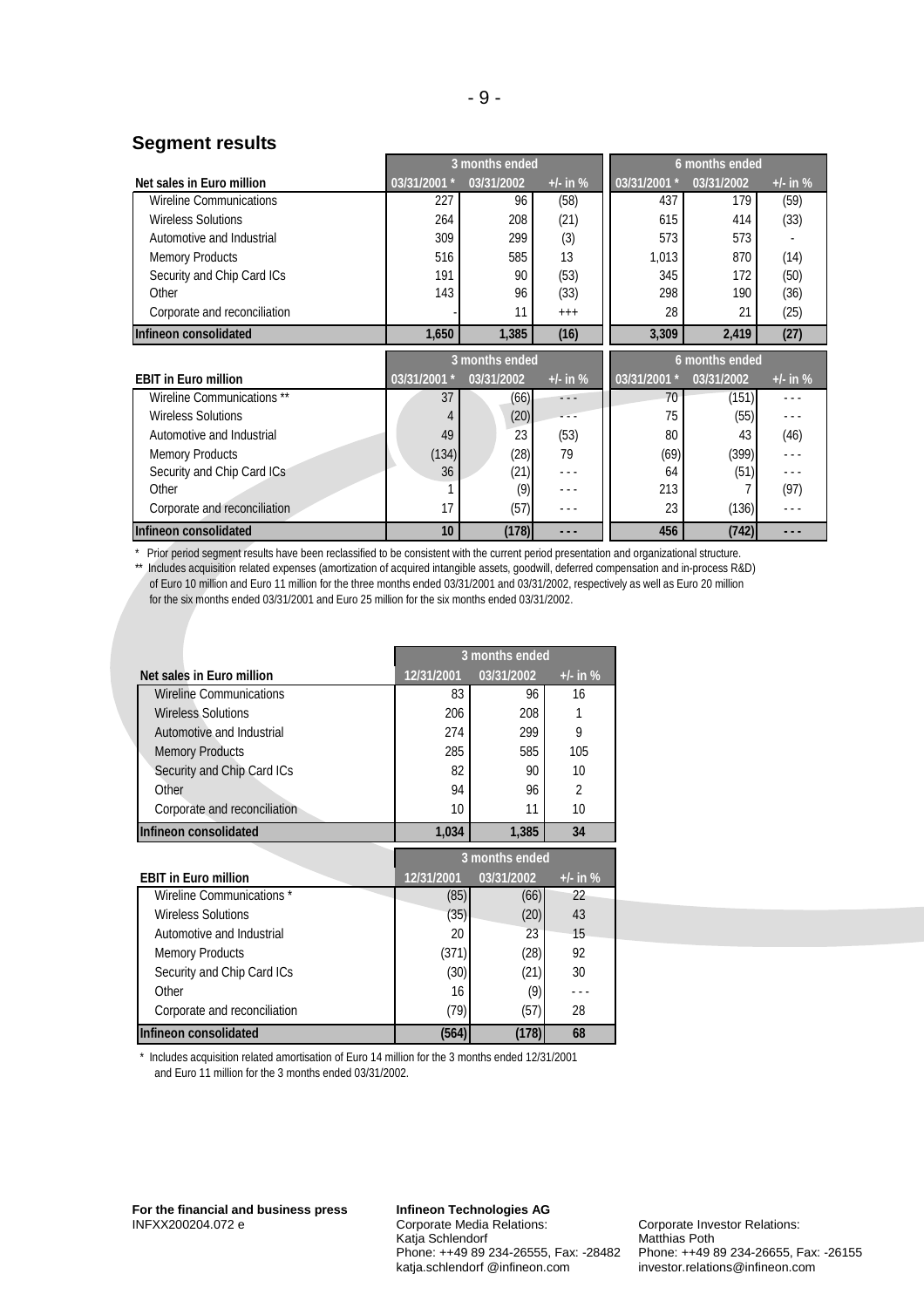#### **Consolidated balance sheets**

| in Euro million                        | 09/30/2001 | 03/31/2002 |
|----------------------------------------|------------|------------|
| <b>Assets</b>                          |            |            |
| Current assets:                        |            |            |
| Cash and cash equivalents              | 757        | 1,441      |
| Marketable securities                  | 93         | 276        |
| Accounts receivable, net               | 719        | 785        |
| Related party receivables              | 208        | 198        |
| Inventories                            | 882        | 772        |
| Deferred income taxes                  | 39         | 61         |
| Other current assets                   | 178        | 85         |
| <b>Total current assets</b>            | 2,876      | 3,618      |
| Property, plant and equipment, net     | 5,233      | 4,978      |
| Long-term investments, net             | 655        | 667        |
| Restricted cash                        | 86         | 86         |
| Deferred income taxes                  | 412        | 793        |
| Other assets                           | 481        | 528        |
| <b>Total assets</b>                    | 9,743      | 10,670     |
|                                        |            |            |
| in Euro million                        | 09/30/2001 | 03/31/2002 |
| Liabilities and shareholders' equity   |            |            |
| <b>Current liabilities:</b>            |            |            |
| Short-term debt and current maturities | 119        | 118        |
| Accounts payable                       | 1,050      | 754        |
| Related party payables                 | 239        | 432        |
| <b>Accrued liabilities</b>             | 426        | 425        |
| Deferred income taxes                  | 19         | 40         |
| Other current liabilities              | 351        | 280        |
| <b>Total current liabilities</b>       | 2,204      | 2,049      |
| Long-term debt                         | 249        | 1,725      |
| Deferred income taxes                  | 53         | 57         |
| Other liabilities                      | 337        | 351        |
| <b>Total liabilities</b>               | 2,843      | 4,182      |
| <b>Total shareholders' equity</b>      | 6,900      | 6,488      |

**Infineon Technologies AG**  Corporate Media Relations: Katja Schlendorf Phone: ++49 89 234-26555, Fax: -28482 katja.schlendorf @infineon.com